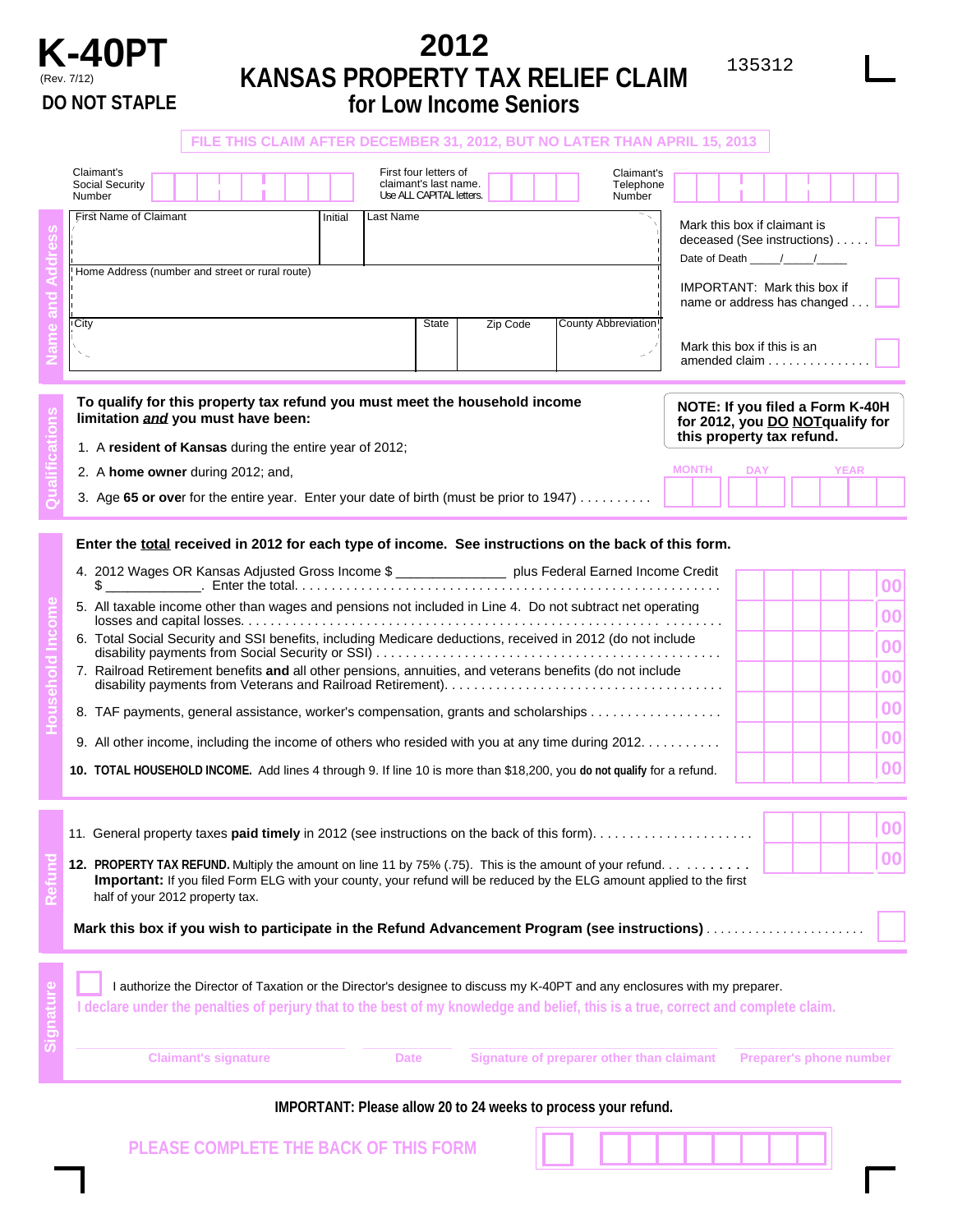|                                              | Providing this information should speed the processing of your claim. Income reported here should not be included on line 10 of this form. |  |
|----------------------------------------------|--------------------------------------------------------------------------------------------------------------------------------------------|--|
|                                              | 13. Enter in the spaces provided the <b>annual amount of all other income</b> not included as household income on line 10:                 |  |
|                                              |                                                                                                                                            |  |
| (a) Food Stamps $\dots \dots \dots \dots$ \$ | (b) Nongovernmental Gifts. $\dots \dots$ \$                                                                                                |  |
| (c) Child Support $\dots \dots \dots \dots$  | (d) Settlements (lump sum) $\ldots \ldots$ \$                                                                                              |  |
| (e) Personal and Student Loans. . \$         | SSI, Social Security, Veterans<br>or Railroad Disability \$<br>(enclose documentation)                                                     |  |
| Other (See instructions): Source<br>(a)      | Amount \$                                                                                                                                  |  |

**Excluded Income** 

Excluded Incom

## 14. List the names of **ALL persons who resided in your household at any time during 2012.** Specify the number of months they lived with you and report their portion of income **that is included in total household income** on line 10 of this form.

| Name | Number of<br>months resided<br>in household | Their portion of income that<br>is included on line 10 |  |  | Social Security Number |                          |  |  |  |  |  |  |  |  |  |
|------|---------------------------------------------|--------------------------------------------------------|--|--|------------------------|--------------------------|--|--|--|--|--|--|--|--|--|
|      |                                             |                                                        |  |  |                        | 00                       |  |  |  |  |  |  |  |  |  |
|      |                                             |                                                        |  |  |                        | 00                       |  |  |  |  |  |  |  |  |  |
|      |                                             |                                                        |  |  |                        |                          |  |  |  |  |  |  |  |  |  |
|      |                                             |                                                        |  |  |                        | $\overline{\mathbf{00}}$ |  |  |  |  |  |  |  |  |  |
|      |                                             |                                                        |  |  |                        | 0 <sub>0</sub>           |  |  |  |  |  |  |  |  |  |
|      |                                             |                                                        |  |  |                        | 00                       |  |  |  |  |  |  |  |  |  |
|      |                                             |                                                        |  |  |                        |                          |  |  |  |  |  |  |  |  |  |